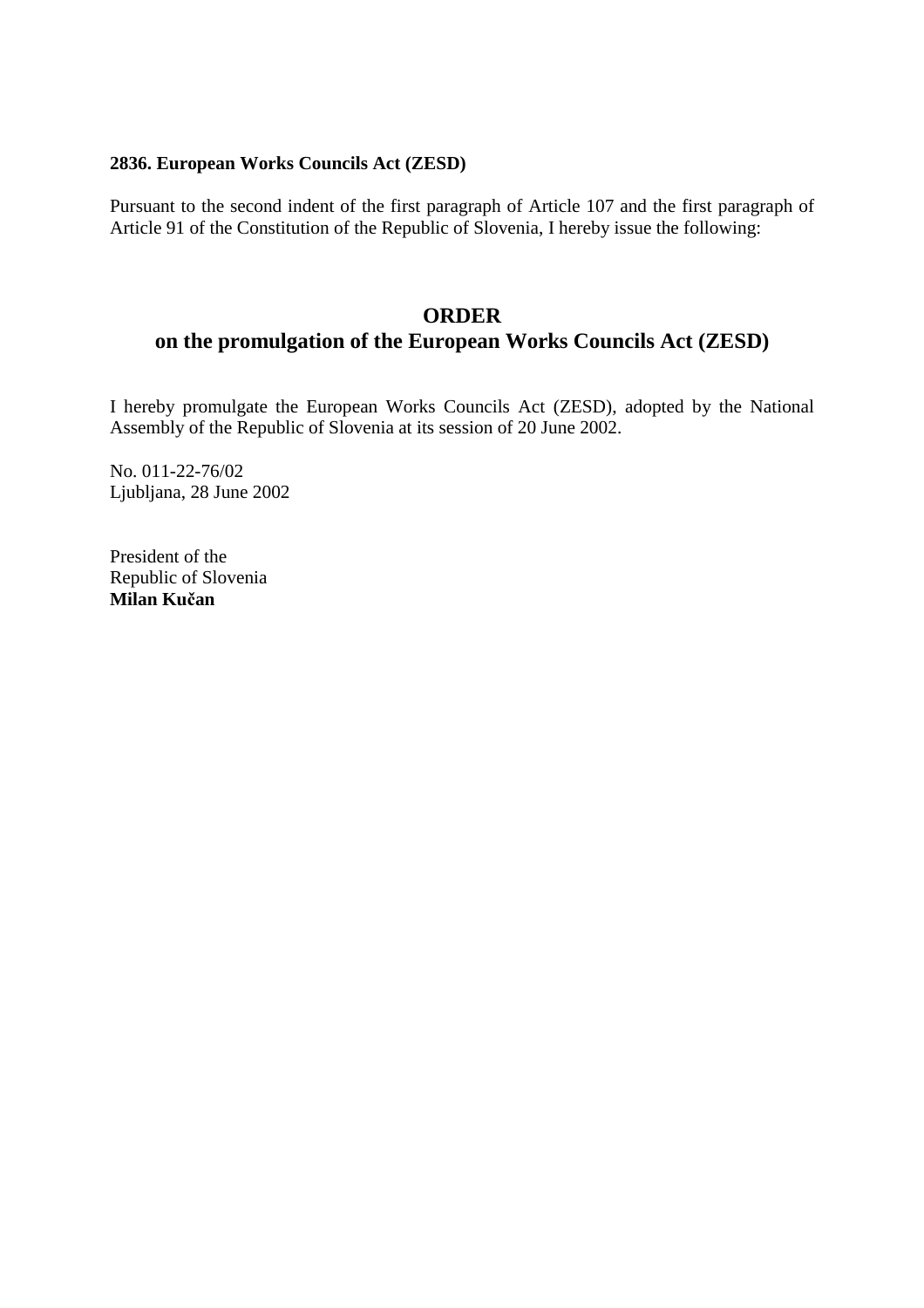# **EUROPEAN WORKS COUNCILS ACT (ZESD)**

### **I. GENERAL PROVISIONS**

### Article 1

### (Purpose of the Act)

(1) This Act regulates the establishment of European Works Councils comprising employees' representatives, that is, the regulation of information and consultation procedures for employees in undertakings and groups of undertakings established in the member states of the European Union and that operate in at least two European Union member states (hereinafter: undertakings or groups of undertakings located within the European Union).

(2) The purpose of this Act is to improve the right of employees to information and consultation in undertakings and groups of undertakings that are established in European Union member states. To that end, European Works Councils shall be established or an information and consultation procedure for employees shall be introduced by agreement within an undertaking or group of undertakings in the manner stipulated in the Act.

(3) The competences and tasks of European Works Councils or of information and consultation procedures for employees adopted to achieve the objectives of the previous paragraph shall in the case of an undertaking apply to all affiliates located within a particular member state, and in the case of a group of undertakings to all undertakings with head offices in the member states, unless a wider area of validity shall be agreed.

# Article 2

# (Application of the Act)

(1) This Act shall apply to undertakings located within the European Union with head offices in the Republic of Slovenia and to groups of undertakings located within the European Union for which the controlling undertaking has its head office in the Republic of Slovenia.

(2) If an undertaking or the controlling undertaking of a group of undertakings does not have its head office in a European Union member state then the provisions of this Act shall apply to any affiliate or controlled undertaking in the Republic of Slovenia if the undertaking or the controlling undertaking has authorised that affiliate or dependent undertaking as its representative. If there is no authorised representative, this Act shall apply if the affiliate or undertaking with the greatest number of employees in comparison with other affiliates or undertakings in groups of undertakings in the member states of the European Union is located in the Republic of Slovenia.

(3) The provisions that relate to the calculation of the number of employees (Article 4), the obligation to provide information (Article 5), the controlling undertaking (Article 6), the submission of a request to the central management (third paragraph of Article 7), the shared responsibility of the employer (second paragraph of Article 14 and second paragraph of Article 26), the election of employees' representatives from the Republic of Slovenia, (Articles 9 and 20), informing employees' representatives (Article 30) and the protection of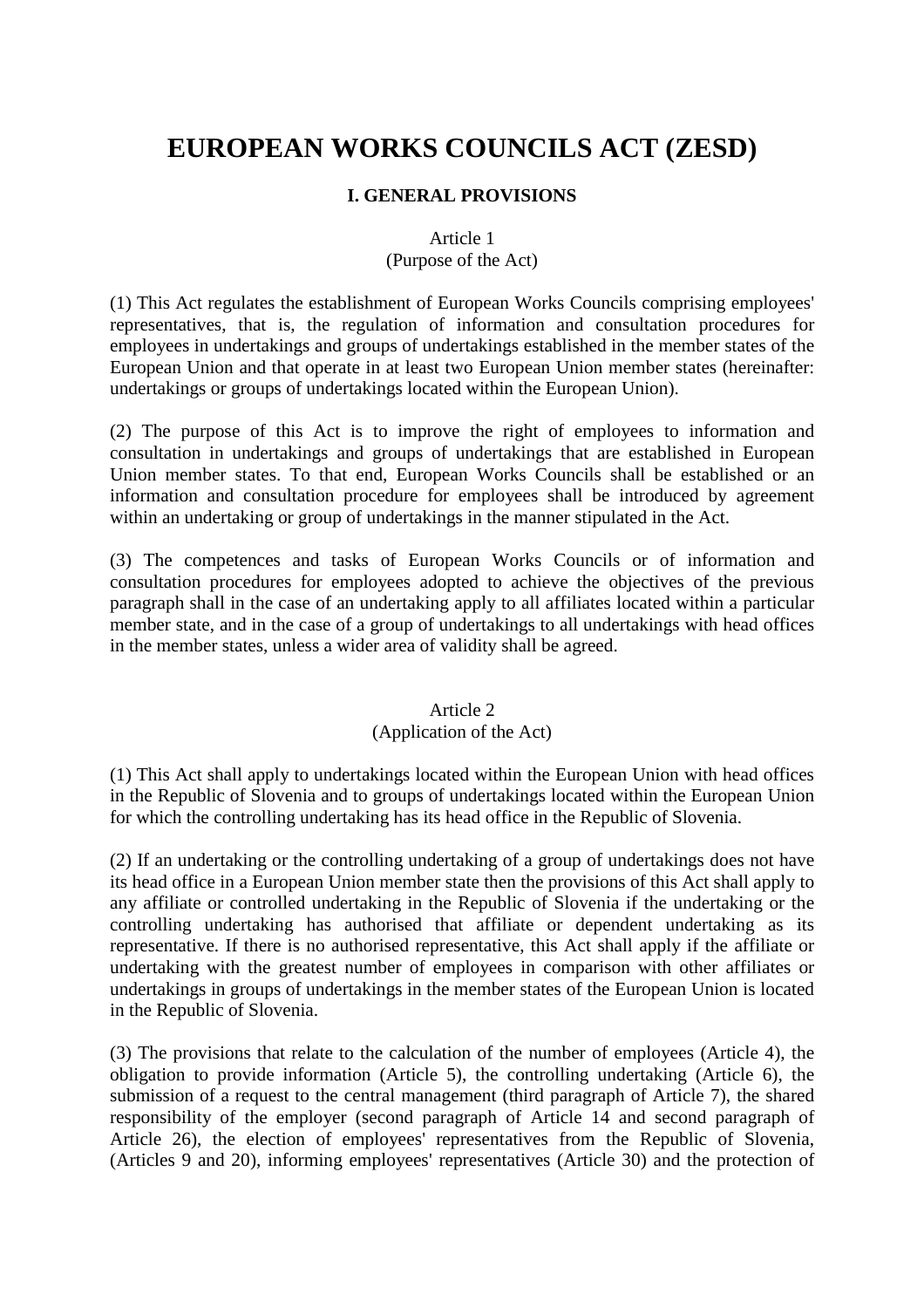employees' representatives (Article 35) shall also apply if the central management is located within another European Union member state.

### Article 3

### (Definitions)

The following terms used in this Act shall have the following definitions:

- "undertaking located within the European Union" shall mean an undertaking that operates within the European Union and employs at least 1,000 employees in European Union member states, of which there are at least 150 employees in at least two European Union member states;
- "group of undertakings" shall mean undertakings that comprise a controlling undertaking and one or more controlled undertakings;
- "group of undertakings located within the European Union" shall mean undertakings that operate within the European Union and employ at least 1,000 employees in at least two European Union member states and including at least two undertakings that have a head office in different European Union member states in which at least 150 employees are employed;
- "controlling undertaking" shall mean an undertaking that has a decisive influence over another controlled undertaking in accordance with Article 6 of this Act;
- "central management" shall mean the management of the undertaking that operates within the European Union or the management of the controlling undertaking within a group of undertakings located within the European Union. The management of an affiliate or undertaking from the second paragraph of Article 2 of this Act shall also be considered as central management;
- "consultation" shall mean the exchange of positions and the establishment of dialogue between employees' representatives and central management or another appropriate level of management;
- "European Works Council" shall mean a council established to inform and consult employees pursuant to the provisions of this Act;
- "Special Negotiating Body" shall mean a body established to negotiate with the central management regarding the establishment of a European Works Council or the regulation of an information and consultation procedures for employees pursuant to the provisions of this Act.

#### Article 4

# (Calculation of the Number of Employees)

The number of employees in undertakings and affiliates in the Republic of Slovenia shall be calculated on the basis of the average number of employees over the previous two years of operation.

# Article 5 (Obligation to Provide Information)

The central management must, when so requested, provide employees' representatives with information on the total number of employees and their distribution among the European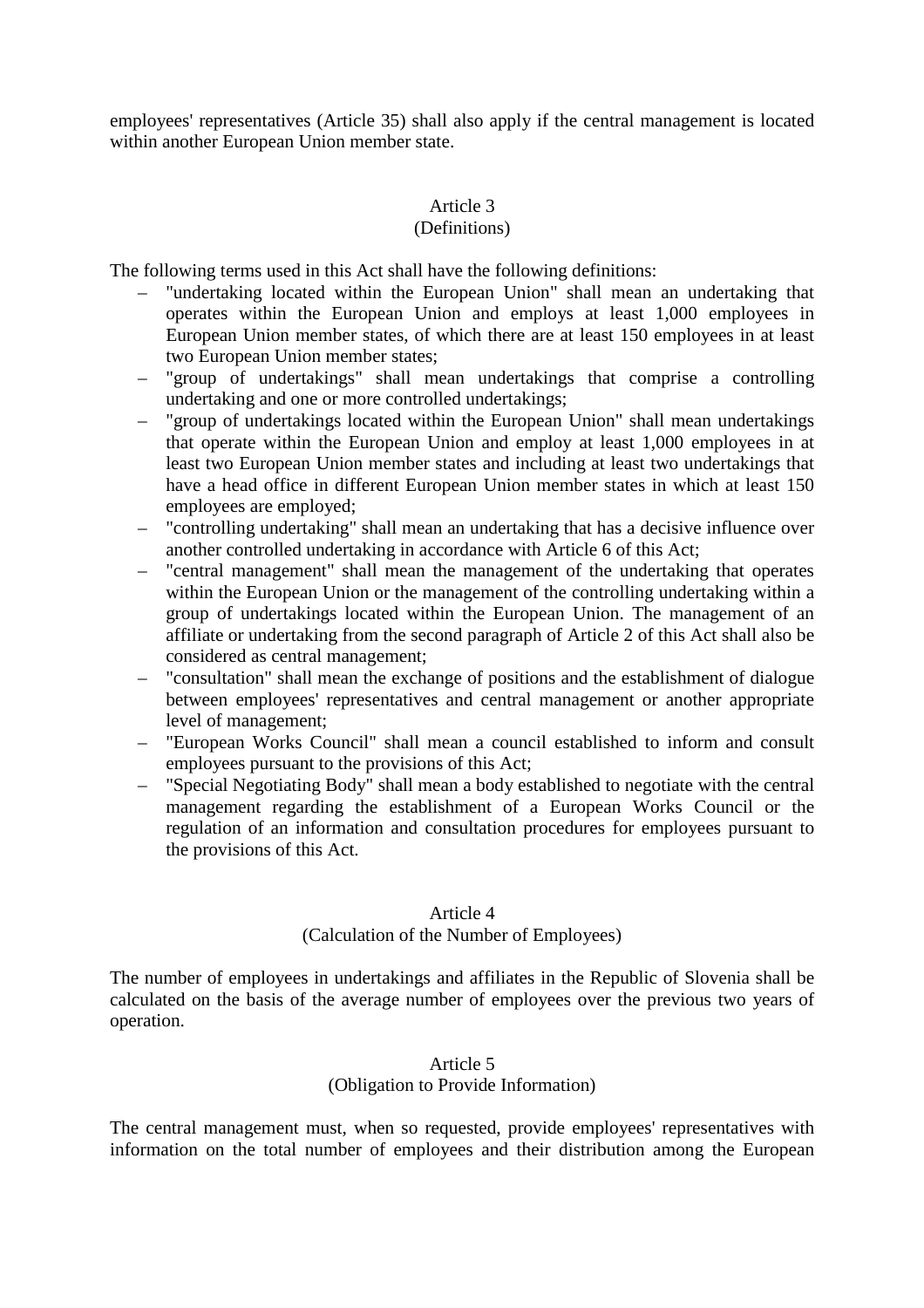Union member states, undertakings and their affiliates, as well as on the structure of the undertakings or groups of undertakings.

### Article 6

# (Controlling Undertaking)

(1) An undertaking within a group of undertakings located within the European Union shall be considered the controlling undertaking if it directly or indirectly controls the other undertakings in the group of undertakings (controlled undertakings).

(2) An undertaking shall be considered as directly or indirectly controlling another undertaking if it:

- can appoint more than half of the members of the administrative, management or supervisory bodies of the controlled undertakings; or
- controls a majority of votes deriving from the controlled undertakings' issued share capital; or
- holds a majority of the listed share capital of the controlled undertakings.

(3) If more than one undertaking satisfies the criteria set out from the first to third indent of the previous paragraph, the controlling undertaking shall be determined by applying the criteria in the order in which they are set out.

(4) In defining the controlling undertaking through the application of the criteria set out in the second paragraph of this article, a controlling undertaking's voting and appointment rights shall include the rights of all its controlled undertakings and all natural and legal persons that act on its behalf, whether on behalf of the controlling undertaking or its controlled undertakings.

# **II. SPECIAL NEGOTIATING BODY**

# Article 7

### (Tasks)

(1) A Special Negotiating Body shall be established to negotiate an agreement on informing and consulting employees with the central management of an undertaking. It shall be established on the basis of a written request made to the central management by the employees or their representatives or on the initiative of the central management.

(2) A request shall be deemed to have been properly submitted if it has been signed by at least 100 employees or their representatives from at least two affiliates or undertakings in different member states and has been received by the central management. If more than one request has been submitted the signatures shall be added together.

(3) If a request is submitted to the management of an affiliate or an undertaking in the Republic of Slovenia, the request shall be immediately sent to the central management and the submitter of the request shall be informed thereof.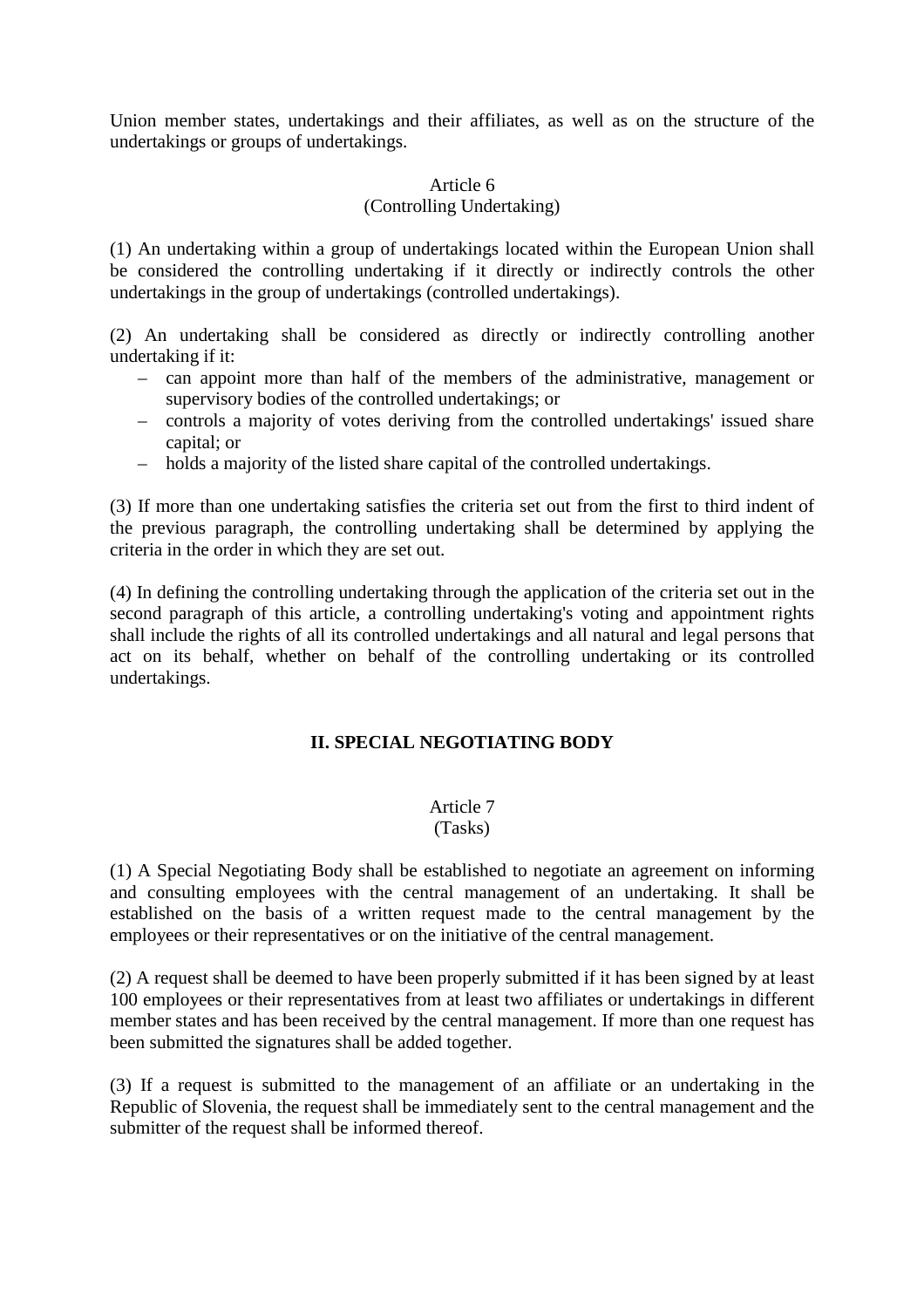(4) The central management must within a reasonable time provide the Special Negotiating Body with the information and documentation that it requires to perform its tasks.

(5) Cooperation between the central management and the Special Negotiating Body shall be founded on mutual trust.

(6) The central management and the Special Negotiating Body shall determine by agreement the time, frequency and venue of negotiations.

### Article 8

# (Composition of a Special Negotiating Body)

(1) Each European Union member state in which the undertaking or affiliate or group of undertakings operates shall have one employees' representative on the Special Negotiating Body. The Special Negotiating Body shall have a minimum of three and a maximum of 17 members.

(2) Each European Union member state with at least 25 per cent of the employees within the undertaking or affiliate or group of undertakings shall have an additional representative. Two additional representatives shall be given to member states with at least 50 per cent of the employees and three additional representatives for member states with at least 75 per cent of the employees.

### Article 9

(Election of Representatives of a Special Negotiating Body from the Republic of Slovenia)

(1) An assembly of employees shall elect employees' representatives from the Republic of Slovenia to the Special Negotiating Body by secret ballot.

(2) Employees' councils, representative trade unions within the undertaking or affiliate and groups of at least 50 employees within the undertaking or affiliate shall have the right to propose candidates for membership of the Special Negotiating Body.

### Article 10

### (Notification of the Members of a Special Negotiating Body)

A Special Negotiating Body must immediately inform the central management of the names of its members, their addresses and data stating from which undertaking or affiliate they come. The central management shall send this information to the management and employees' councils in affiliates or undertakings and to representative trade unions that are represented within affiliates and undertakings in the Republic of Slovenia.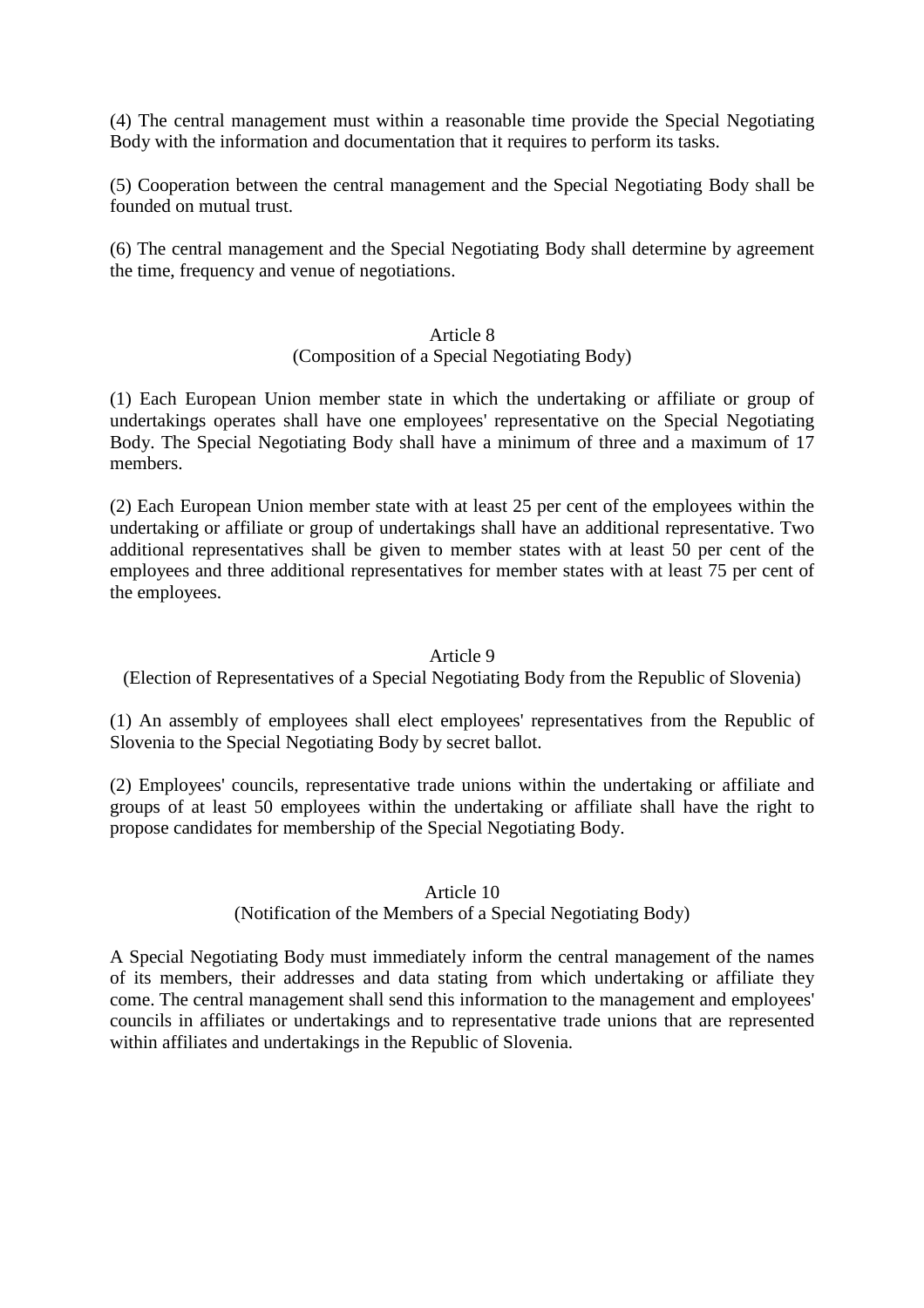### Article 11 (Sessions, Rules of Procedure, Experts)

(1) Immediately after the election of the members the central management shall convene the founding session of the Special Negotiating Body and inform the management of the affiliates and undertakings thereof. The Special Negotiating Body shall elect a chair from among its members and shall adopt a Rules of Procedure.

(2) The Special Negotiating Body shall have the right to meet before negotiating with central management and to invite selected persons to the meeting. The sixth paragraph of Article 7 of this Act shall be applied *mutis mutandis* thereto.

(3) The Special Negotiating Body shall adopt decisions by a majority of the votes of its members, unless otherwise determined by this Act.

(4) The Special Negotiating Body may request the assistance of experts that it shall select itself if this is necessary for the proper performance of its tasks.

### Article 12

### (Including Employees' Representatives from States that are not European Union Member States)

If the central management and the Special Negotiating Body agree that the agreement to be concluded pursuant to Article 15 of this Act shall also apply to affiliates or undertakings in states that are not European Union member states, they may agree that representatives from these states be included in the Special Negotiating Body and they shall determine their number and define their legal status.

#### Article 13 (Decision to Terminate Negotiations)

(1) A Special Negotiating Body may decide, by at least a two-thirds majority of the votes of its members, not to start negotiations or to terminate them. That decision shall halt the procedure of agreement on informing and consulting employees. A report of the decision and the result of the vote must be compiled and signed by the chair. A copy of the report shall be sent to the central management.

(2) A new request to form a Special Negotiating Body may be submitted two years after the date of the adoption of the decision from the previous paragraph unless the Special Negotiating Body and central management agree on a shorter period in writing.

# Article 14

# (Expenses)

(1) Expenses for establishing and operating a Special Negotiating Body shall be met by the central management. If the experts referred to in the fourth paragraph of Article 11 of this Act are included in the Special Negotiating Body, the central management shall meet the expenses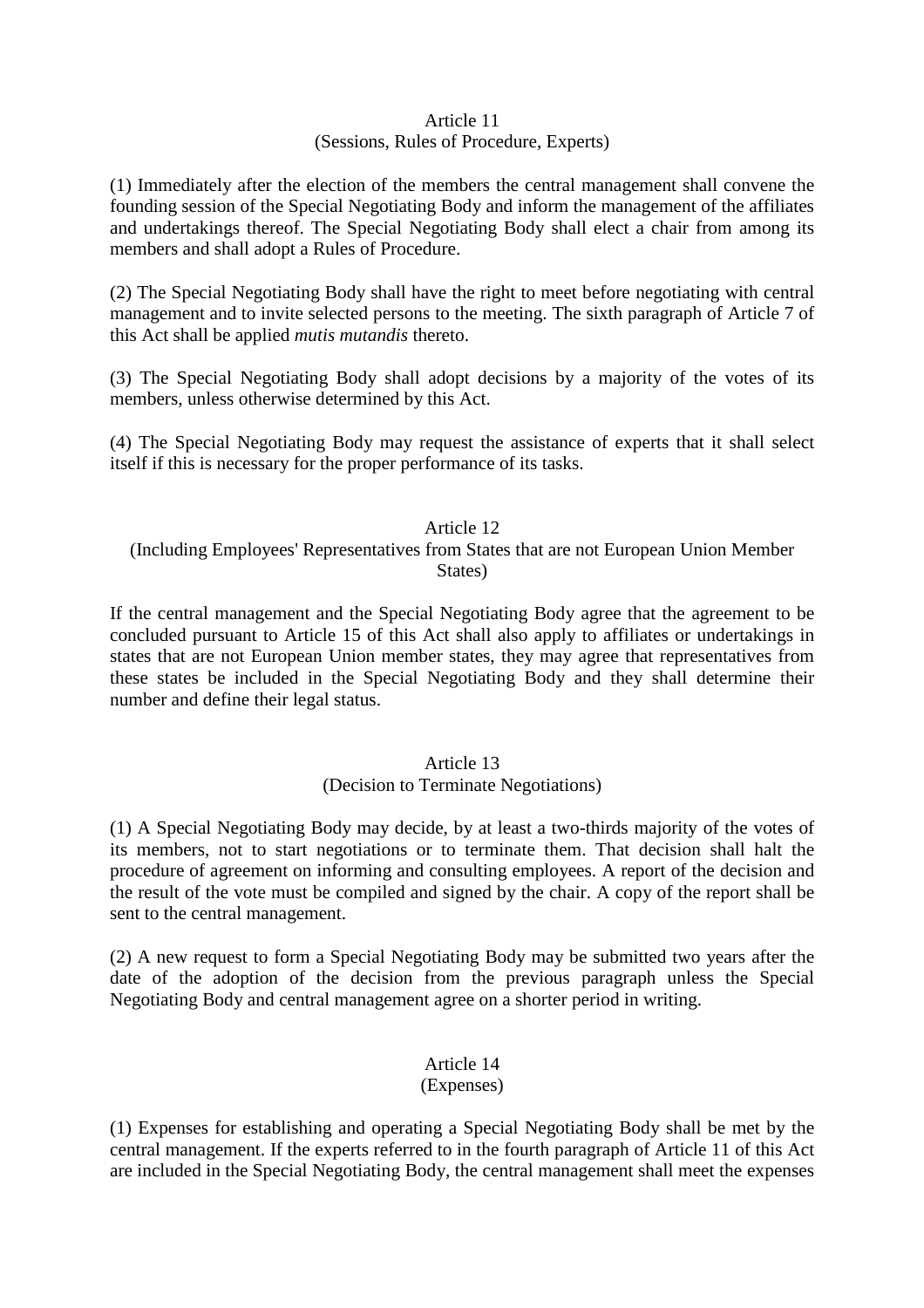of one expert only. The central management must provide the venue, material resources, translators and administrative persons required by the meetings and meet the travelling and accommodation expenses (food and lodging) incurred by the members of the Special Negotiating Body.

(2) The employer, jointly with the central management, shall guarantee the right to reimbursement of expenses of members of a Special Negotiating Body from the Republic of Slovenia.

### **III. AGREEMENT ON THE ESTABLISHMENT OF A EUROPEAN WORKS COUNCIL**

### Article 15

### (Freedom of Organisation)

The central management and the Special Negotiating Body may decide how they shall organise the informing and consulting of employees and in doing so they shall not be bound by the provisions of Chapter IV of this Act. The agreement must apply to all employees in European Union member states in which the undertaking or affiliate or group of undertakings operate. The parties shall agree whether to establish a European Works Council to inform and consult employees pursuant to Article 16 of this Act or to introduce a information and consultation procedures for employees pursuant to Article 17 of this Act.

### Article 16

(Agreement on the Establishment and Competences of a European Works Council)

(1) A European Works Council shall be established by written agreement that shall specifically determine:

- which affiliates and undertakings the agreement covers, including the affiliates or undertakings outside the territory of the member states when they are also included;
- the composition of the European Works Council, the number of members, the allocation of membership and the term of office;
- the competences and tasks of the European Works Council and the information and consultation procedure;
- the venue, frequency and duration of sessions;
- the financial and material resources required by the European Works Council;
- a clause on adapting the agreement to structural changes, on the duration of the agreement, and the procedure for new negotiations to conclude an agreement and interim provisions.

(2) Unless otherwise agreed, Article 20 of this Act shall apply to determining members of European Works Councils from the Republic of Slovenia.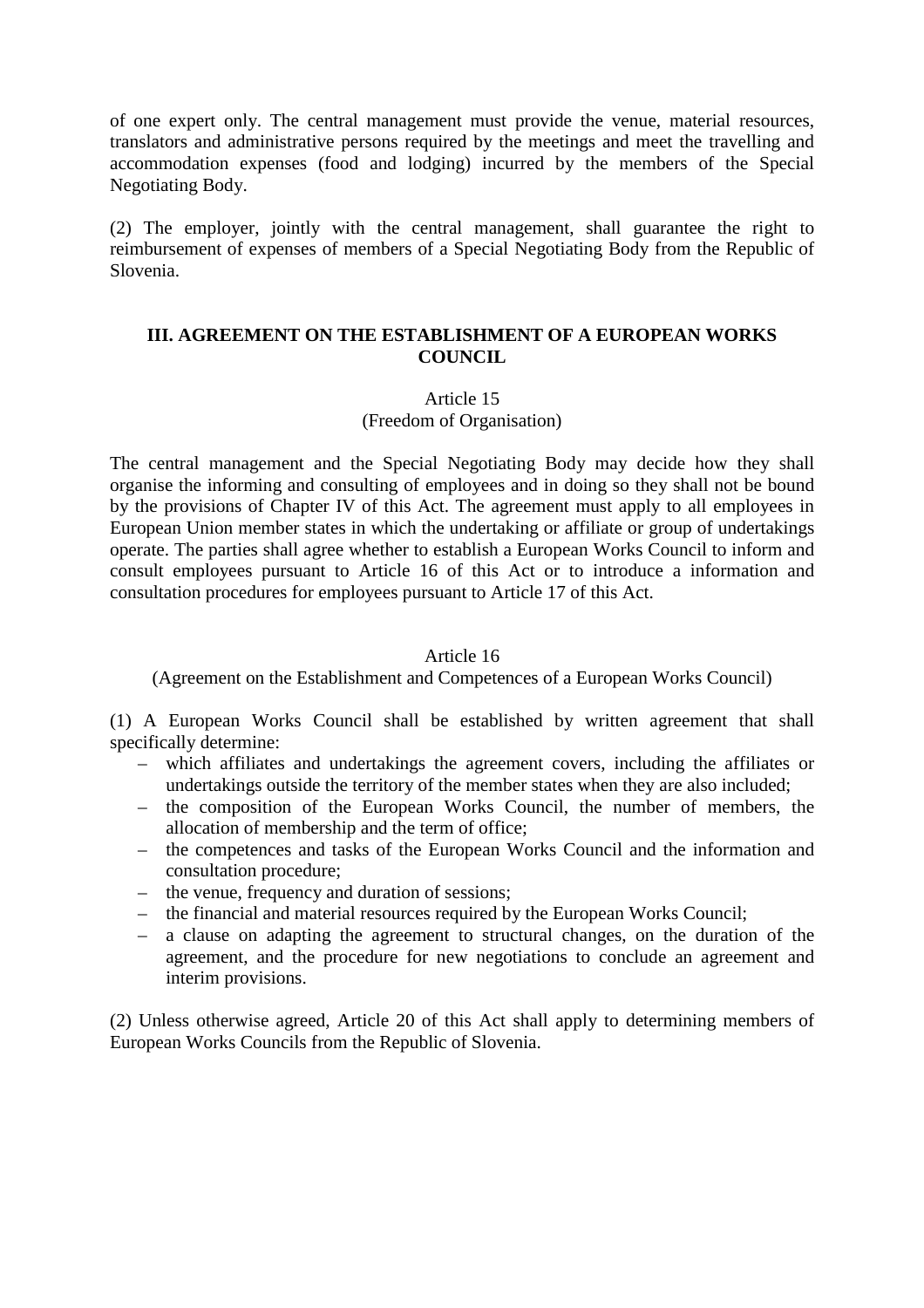### Article 17

# (Agreement on an Information and Consultation Procedure)

To regulate an information and consultation procedure for employees, a written agreement shall be concluded that stipulates under which conditions employees' representatives shall have the right to be consulted on information received and the procedure for considering their proposals or problems together with the central management or another appropriate level of management. This information largely concerns matters that significantly affect the interests of employees in all undertakings to which the agreement applies.

# **IV. ESTABLISHMENT OF A EUROPEAN WORKS COUNCIL ACCORDING TO THIS ACT**

# **1. Establishment of a European Works Council**

# Article 18 (Conditions)

(1) A European Works Council shall be established pursuant to Articles 19 and 20 of this Act, if:

- the central management refuse to start negotiations within six months from the day the request is submitted (Article 7);
- within three years from the day the request is submitted, an agreement as laid down in Articles 16 or 17 of this Act has not been concluded; or
- the central management and the Special Negotiating Body announce the failure of negotiations.

(2) It shall not be necessary to establish a European Works Council if the Special Negotiating Body has adopted a decision on the termination of negotiations from the first paragraph of Article 13 of this Act before the expiry of the period from the second indent of the previous paragraph.

# Article 19 (Composition of a European Works Council)

(1) A European Works Council shall be composed of employees from undertakings and groups of undertakings that operate within the European Union.

(2) Each European Union member state in which the undertaking or affiliate or group of undertakings operates shall have one employees' representative on the European Works Council. The European Works Council shall have a minimum of three and a maximum of 30 members. The members may appoint deputies.

(3) Each member state with at least:

- a) 20 per cent of the employees shall have one additional representative;
- b) 30 per cent of the employees shall have two additional representatives;
- c) 40 per cent of the employees shall have three additional representatives;
- d) 50 per cent of the employees shall have four additional representatives;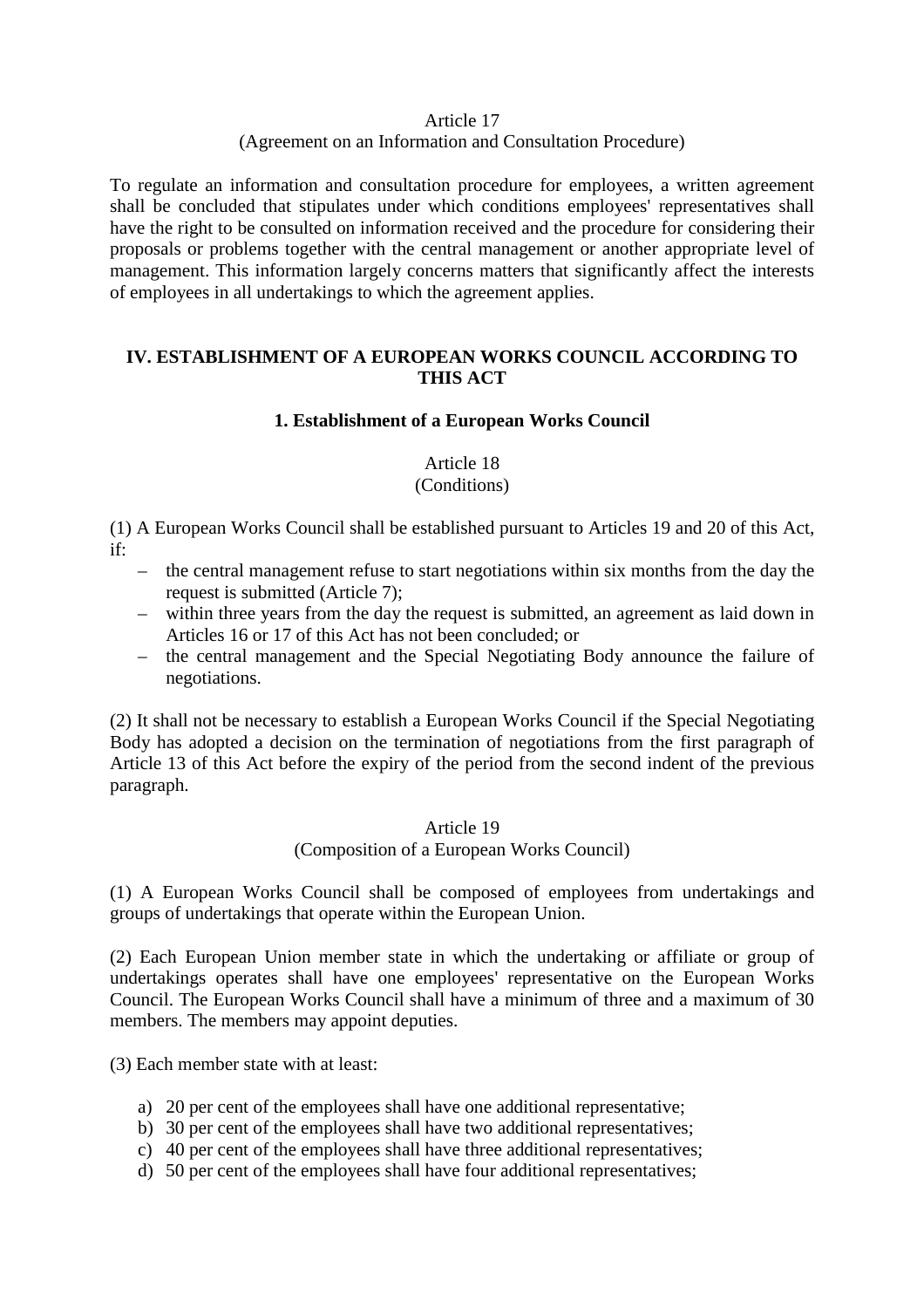- e) 60 per cent of the employees shall have five additional representatives;
- f) 70 per cent of the employees shall have six additional representatives;
- g) 80 per cent of the employees shall have seven additional representatives.

### Article 20

(Election of Members of a European Works Council from the Republic of Slovenia)

(1) An assembly of employees shall elect members of a European Works Council from the Republic of Slovenia by secret ballot.

(2) Employees' councils, representative trade unions within the undertaking or affiliate and groups of at least 50 employees within the undertaking or affiliate shall have the right to propose candidates for membership of a European Works Council.

### Article 21

# (Notification of the Members of a European Works Council)

A European Works Council must inform the central management of the names of its members, their addresses and data stating from which undertaking or affiliate they come. The central management shall send this information to the management and employees' councils in affiliates or undertakings and to representative trade unions that are represented within the affiliates or undertakings in the Republic of Slovenia.

### **2. Operation of a European Works Council**

# Article 22 (Founding Session)

After the election of the members of a European Works Council the central management shall convene a founding session of the European Works Council. The European Works Council shall elect a chair and vice-chair from among its members.

### Article 23 (Chair)

(1) The chair shall represent the European Works Council.

(2) The vice-chair shall represent the European Works Council in the chair's absence.

### Article 24 (Committee)

(1) If a European Works Council has nine or more members, then a three-person committee shall be formed comprising the chair and two other members. Members of the committee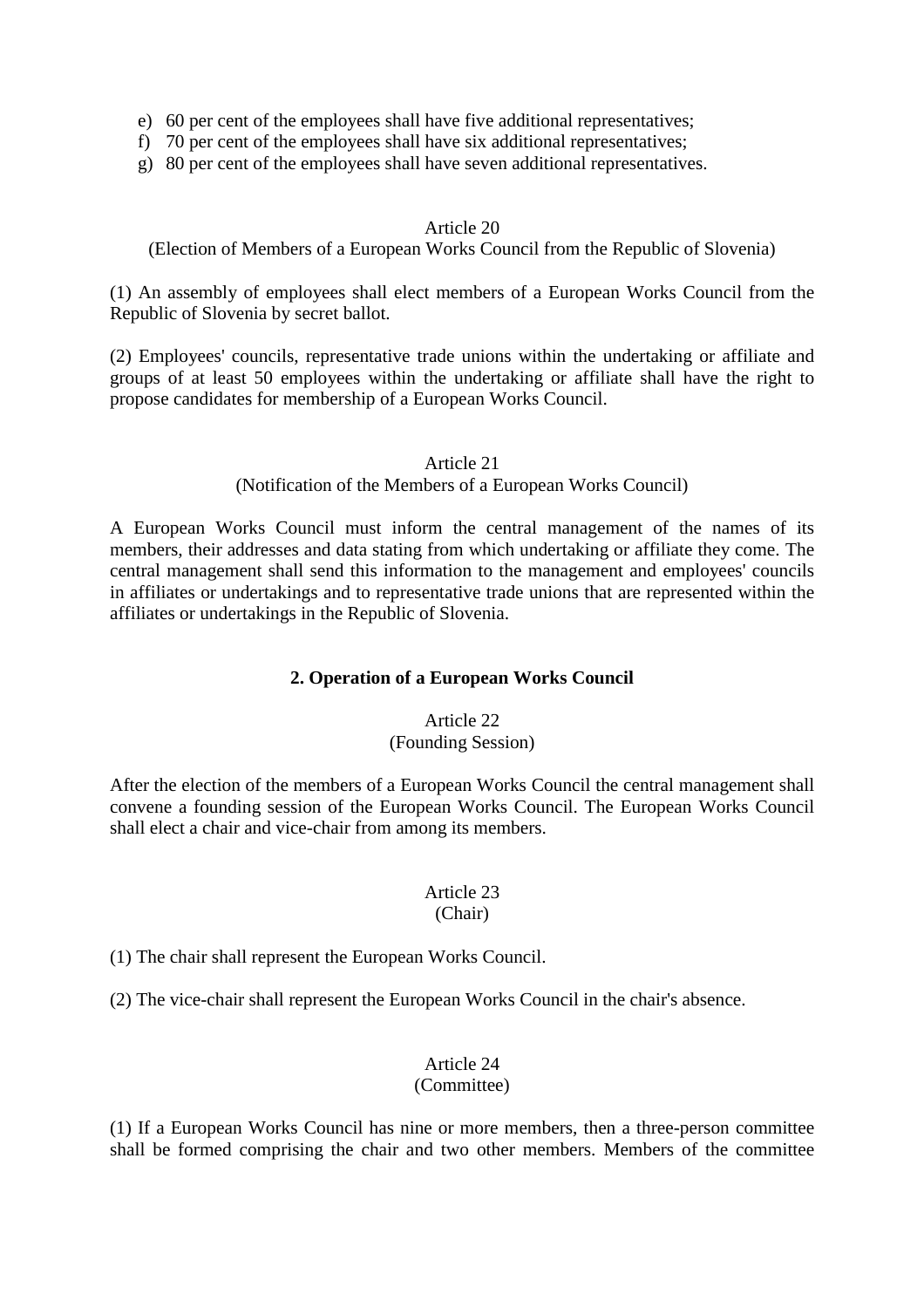should be employees from different European Union member states. The committee shall run the ongoing operations of the European Works Council.

(2) A European Works Council with fewer than nine members may transfer the running of ongoing operations to the chair or another member of the European Works Council.

### Article 25

### (Decisions, Rules of Procedure, Experts)

(1) A European Works Council shall adopt decisions by a majority of the votes of members present unless otherwise determined by this Act.

(2) A European Works Council's methods of operation shall be regulated by the Rules of Procedure.

(3) The Rules of Procedure may envisage assistance in the work of a European Works Council and its committee being provided by experts selected by the European Works Council or its committee, if that is required for the proper performance of its tasks.

# Article 26

### (Expenses)

(1) The expenses incurred establishing and operating a European Works Council and its committee shall be met by the central management. If the experts referred to in the previous article are included, the central management shall meet the expenses of one expert only. The central management must provide a venue, material resources, and administrative persons required by meetings and the performance of ongoing work and in addition provide translators for the meetings. It must meet the travelling and accommodation expenses (food and lodgings) incurred by the members of the European Works Council and its committee.

(2) The employer, jointly with the central management, shall guarantee the right to reimbursement of expenses of members of the European Works Council from the Republic of Slovenia.

### **3. Competences and Tasks of a European Works Council**

### Article 27 (Sessions)

A European Works Council or its committee has the right to meet once a year with the central management for the purpose of being informed and consulted on matters set out in Article 28 and 29 of this Act that concern at least two affiliates or two undertakings in different European Union member states. The time and venue of the session should be arranged with the central management. The European Works Council may also convene for further sessions if the central management so agrees. European Works Council sessions shall not be public.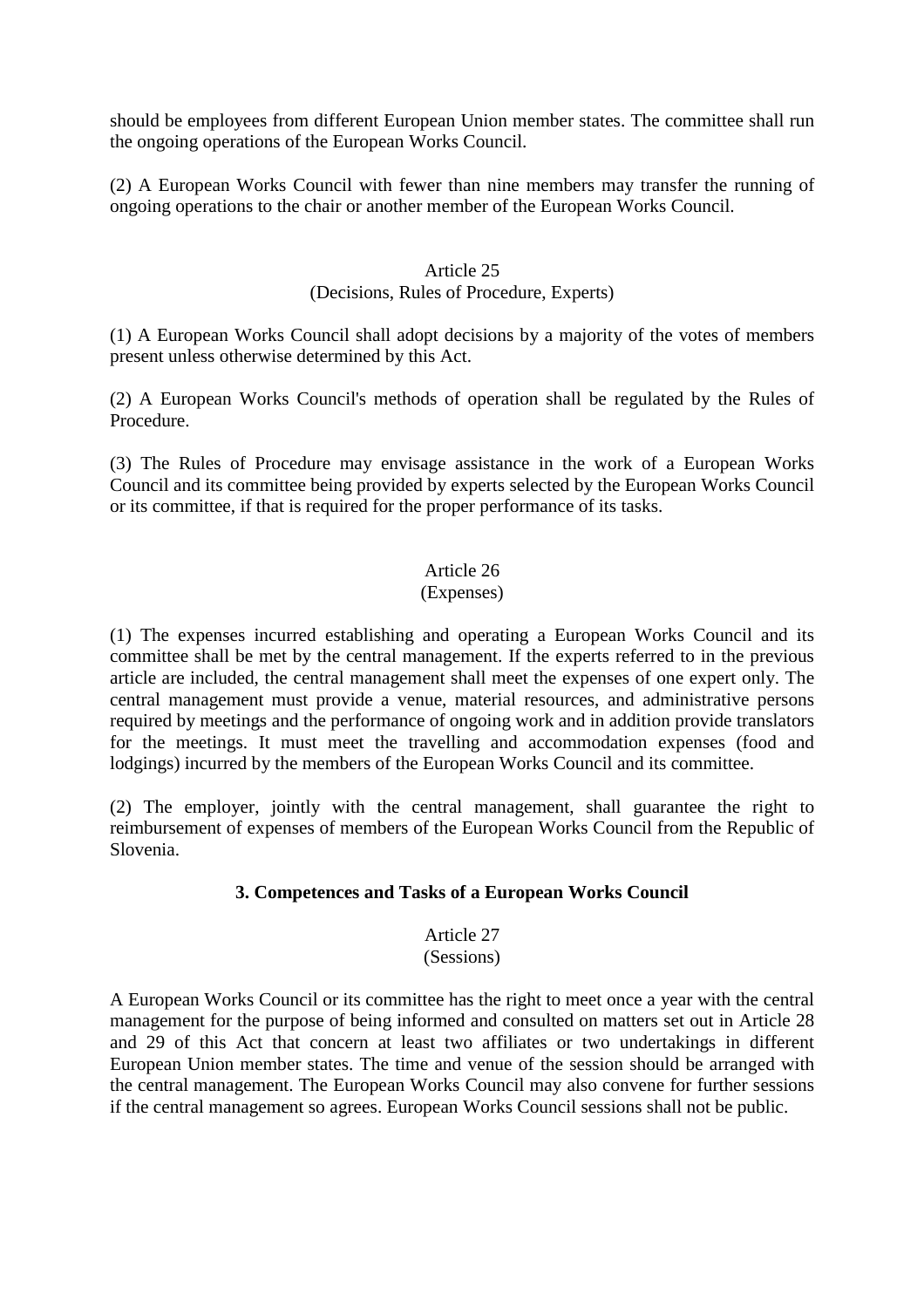### Article 28 (Annual Informing and Consulting)

(1) The central management shall at least once per calendar year inform and consult the European Works Council with regard to the business success and the prospects of the undertaking or group of undertakings that operates within the European Union and shall within a reasonable time provide it with the documentation it requests.

(2) The business success and prospects from the previous paragraph shall cover in particular:

- the structural, economic and financial situation of the undertaking or group of undertakings;
- the expected business development, production and sales;
- the state and anticipated development of employment;
- the investment programme;
- substantial organisational changes;
- introduction of new working methods or production processes;
- changes in the location of the undertaking, affiliate or important parts thereof and the transfer of production to another location;
- the merger or division of undertakings or affiliates;
- reduction in size or closure of undertakings or affiliates, or important parts thereof;
- collective dismissals of employees.

### Article 29

### (Informing and Consulting in Exceptional Circumstances)

(1) In exceptional circumstances that seriously affect the interests of employees, the central management must inform the European Works Council within a reasonable time, provide any necessary material and consult it on request.

(2) Exceptional circumstances shall be:

- changes in the location of the undertaking or affiliates, or important parts thereof;
- closure of the undertaking or affiliates, or important parts thereof;
- collective dismissals of employees.

(3) If a European Works Council committee has been formed, that committee shall be informed instead of the European Works Council with regard to the first paragraph of this article. Article 27 of this Act shall apply *mutis mutandis* thereto. Members of the European Works Council from those undertakings or affiliates directly affected by the circumstances in question shall be invited to the committee session and shall in that case participate as members of the committee.

### Article 30 (Informing Employees' Representatives)

Following its sessions, a European Works Council or its committee shall report to employees' representatives (to employees' councils or representative trade unions) on the information and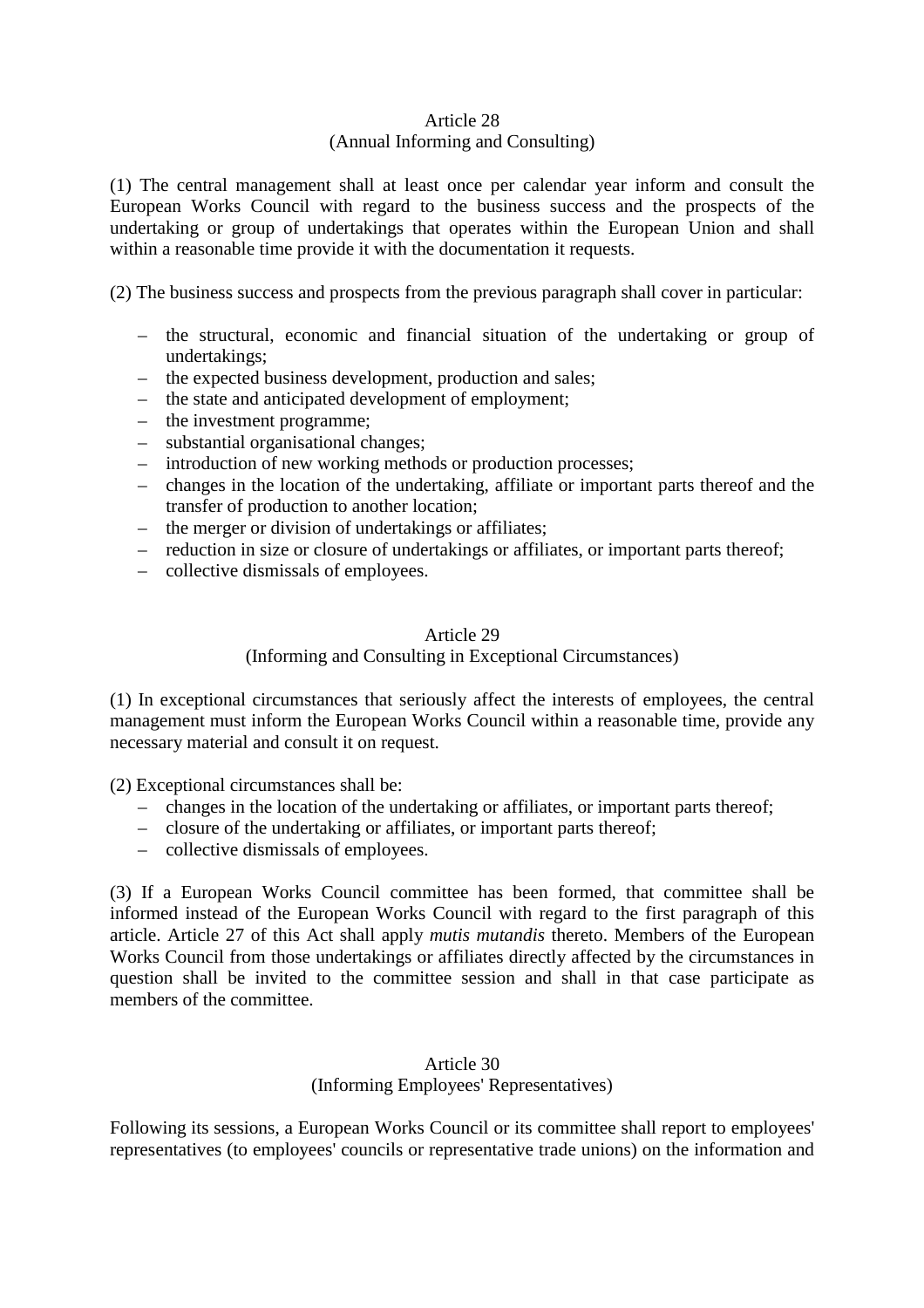consultation procedure or, if such representatives do not exist, to all employees in undertakings or affiliates.

### **4. Changes in Composition, Transfer to an Agreement**

### Article 31

(Term in Office and Determining New Members)

(1) The term in office for members of a European Works Council shall be four years if not terminated earlier by removal or other reasons. The term in office shall start on election or appointment.

(2) Every two years calculated from the date of the founding session of the European Works Council the central management shall check whether the number of employees in individual member states has changed to an extent sufficient to alter the calculation of the composition of the European Works Council from the second and third paragraphs of Article 19 of this Act. It must inform the European Works Council of the results. If the results require the composition of the European Works Council to be altered, the European Works Council shall require that the competent bodies again determine the members of the European Works Council for those member states that require a different number of employees' representatives in comparison with the preceding period. This shall terminate the membership of those employees' representatives that have until that time represented those member states on the European Works Council.

(3) The previous paragraph shall be applied *mutis mutandis* to member states that have not previously been represented on the European Works Council.

# Article 32

#### (Start of Negotiations)

A European Works Council established on the basis of this Act must at least six months before the end of its term in office adopt a decision by a majority of votes on whether it shall start negotiations for an agreement with the central management pursuant to Article 15 of this Act. The provisions of Articles 7, 11 and 12, the first paragraph of Article 13 and Articles 14, 15, 16 and 17 of this Act shall apply *mutis mutandis* thereto. If an agreement is concluded on the informing and consulting of employees pursuant to Article 15 of this Act, the term of the European Works Council shall terminate on its conclusion.

# **V. PRINCIPLES OF COOPERATION AND PROVISIONS FOR PROTECTION**

Article 33 (Cooperation on the Basis of Mutual Trust)

The central management and the European Works Council shall cooperate on the basis of mutual trust to the benefit of the employees and undertaking or group of undertakings. The same shall apply to cooperation between the central management and the employees' representatives within the framework of the information and consultation procedure.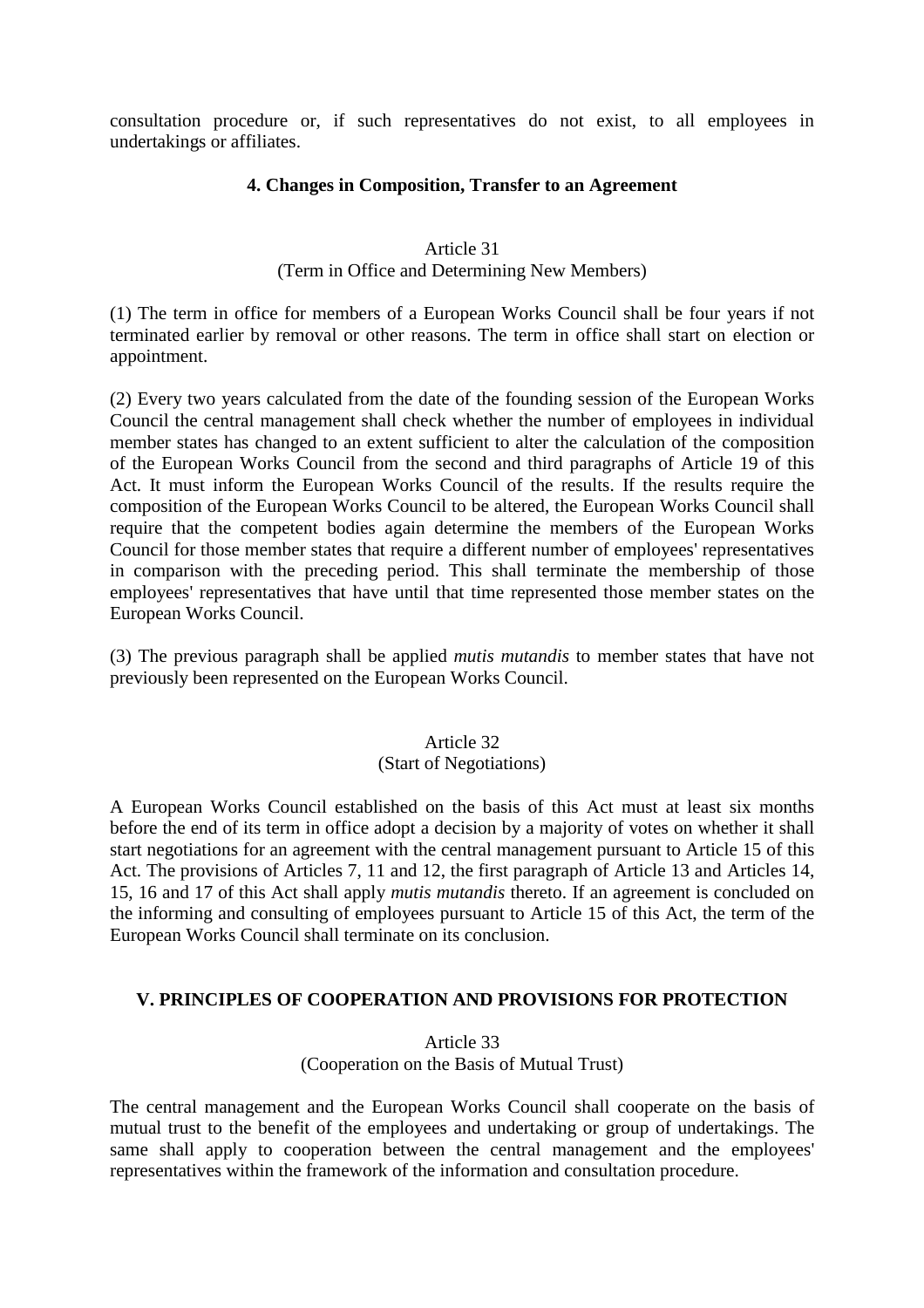# Article 34 (Respect for Confidentiality)

(1) The central management shall be obliged to provide information on matters agreed pursuant to Articles 16 and 17 or matters from Article 28 and from the first and second paragraphs of Article 29 of this Act.

(2) Members of the European Works Council shall be obliged to respect the confidentiality of all business information that they are provided with as members of a European Works Council that the central management expressly designates as confidential and it shall not be permitted to publish or make use thereof. This provision shall also apply to former members of a European Works Council.

(3) The previous paragraph shall not apply to contacts with other members of the European Works Council and to contacts with employees' representatives in affiliates or undertakings, if these persons must be informed of the content of information and the results of consultations pursuant to the agreements from Articles 16 and 30 of this Act, to contacts with employees' representatives on the supervisory committee, or with translators or experts that assist a European Works Council.

(4) The obligation to respect confidentiality set out in the previous paragraph shall apply to:

- members of a Special Negotiating Body;
- employees' representatives in the framework of the informing and consulting procedure (Article 17);
- experts and translators;
- employees' representatives in affiliates and undertakings in the Republic of Slovenia.

(5) Exceptions to the obligation to respect confidentiality from the third paragraph of this article shall apply *mutis mutandis* to:

- a Special Negotiating Body with regard to experts and translators;
- employees' representatives in the framework of the informing and consulting procedure with regard to experts and translators that assist them in the framework of the agreement, and in contacts with employees' representatives in affiliates and undertakings in the Republic of Slovenia, if these persons must be informed of the content of information on the results of consultations pursuant to agreement (Article 17).

### Article 35

### (Protection of Employees' Representatives in the Republic of Slovenia)

(1) With regard to protection, Article 67 of the Employees' Participation in Management Act (*Uradni list RS*, 42/93 and 56/2001) and Article 113 of the Employment Act (*Uradni list RS*, 42/2002) shall apply *mutis mutandis* to members of a European Works Council that are employed in the Republic of Slovenia.